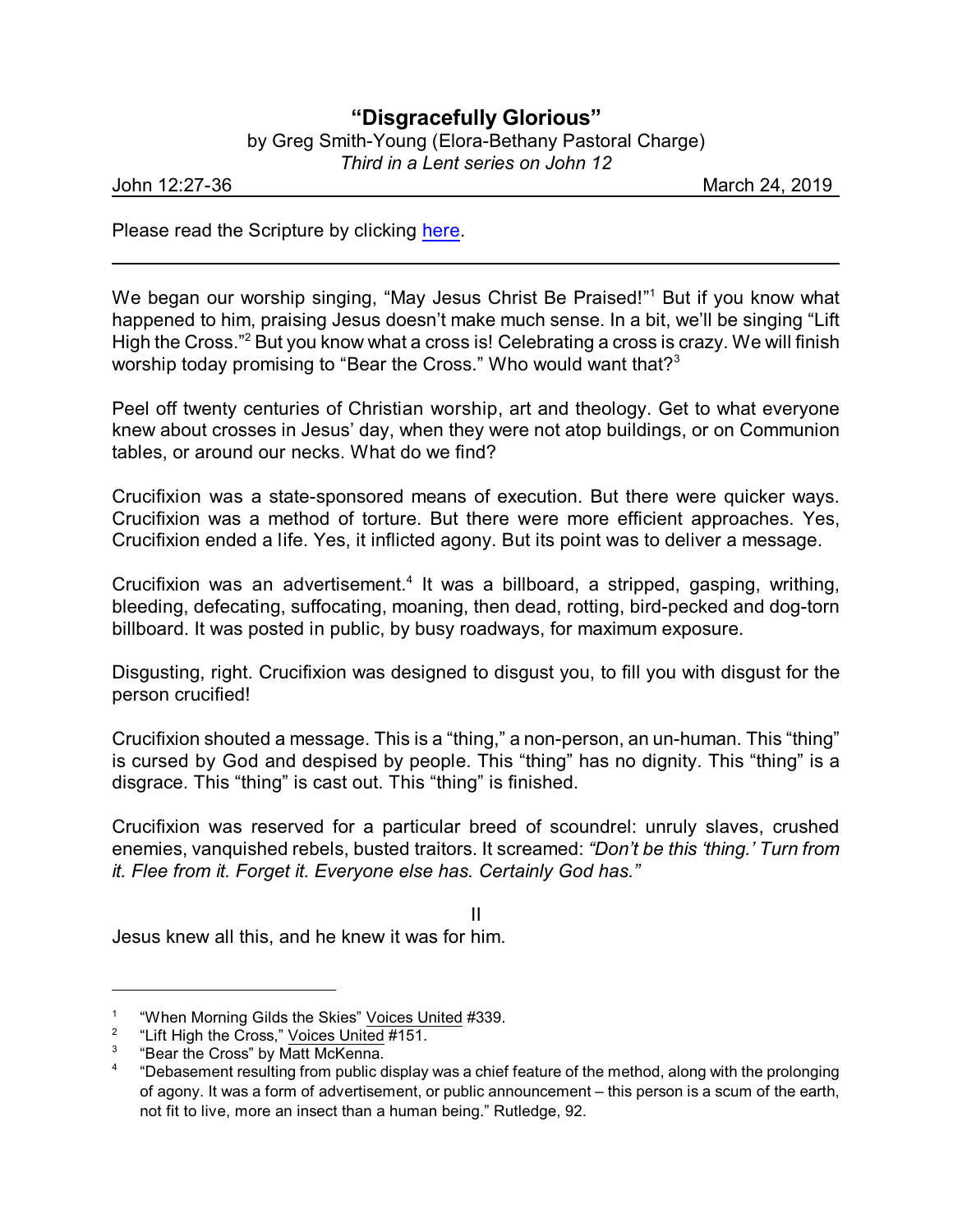It's no wonder the folks following Jesus were bewildered. They hoped he was the redeemer, the messiah, the "human one" who'd bring God's victory and hope.

It's no wonder Jesus was troubled. Yet he went on, knowing what lay ahead. What for?

It's been observed that, *"Christianity is the only major religion to have as its central focus the suffering and degradation of its God."*<sup>5</sup> We celebrate it. Why?

Let me unpack some of what it means, why Jesus chose to endure it, and why the crucifixion is his glory, and so ours too.

III

Jesus went to his cross to be condemned.

He was condemned by religion and by politics. He was condemned by the elites and those on the streets. He was condemned by those who should have known better, by those who knew nothing. Only those judged, found guilty and condemned were crucified.

But we heard Jesus say: *"Now is this world judged."*

This world, our world, us . . . that steals God's name, twists and spits it with venom. This world, our world, us . . . that lays waste life, clear-cuts forests and cities, pollutes the air and the airwaves. This world, our world, us . . . that tramples the poor, accuses those already beaten down. This world, our world, us . . . that hurls poison from left and right.

Jesus said, before his cross, *"Now is this world judged."*

Ours is the judgement, the guilt. But it is Jesus who chose to endure condemnation.

So if you are living with guilt, if you are grieved by wrongdoing you have done, do not be afraid. You belong to Jesus who, though innocent, was condemned. God will not condemn you.

This is Jesus' glory! His innocence for us.

IV

Jesus went to his cross to be cast out.

They cast him outside the city, to where only the despicable, the spat upon and sneered at are fit to be found and finished off. His companions at the end? Two bandits with blood on their hands.

<sup>&</sup>lt;sup>5</sup> From the 1981 PBS documentary, The Christians, quoted in Fleming Rutledge, The Crucifixion: Understanding the Death of Jesus Christ (Grand Rapids, MI: Eerdmans, 2015), 75.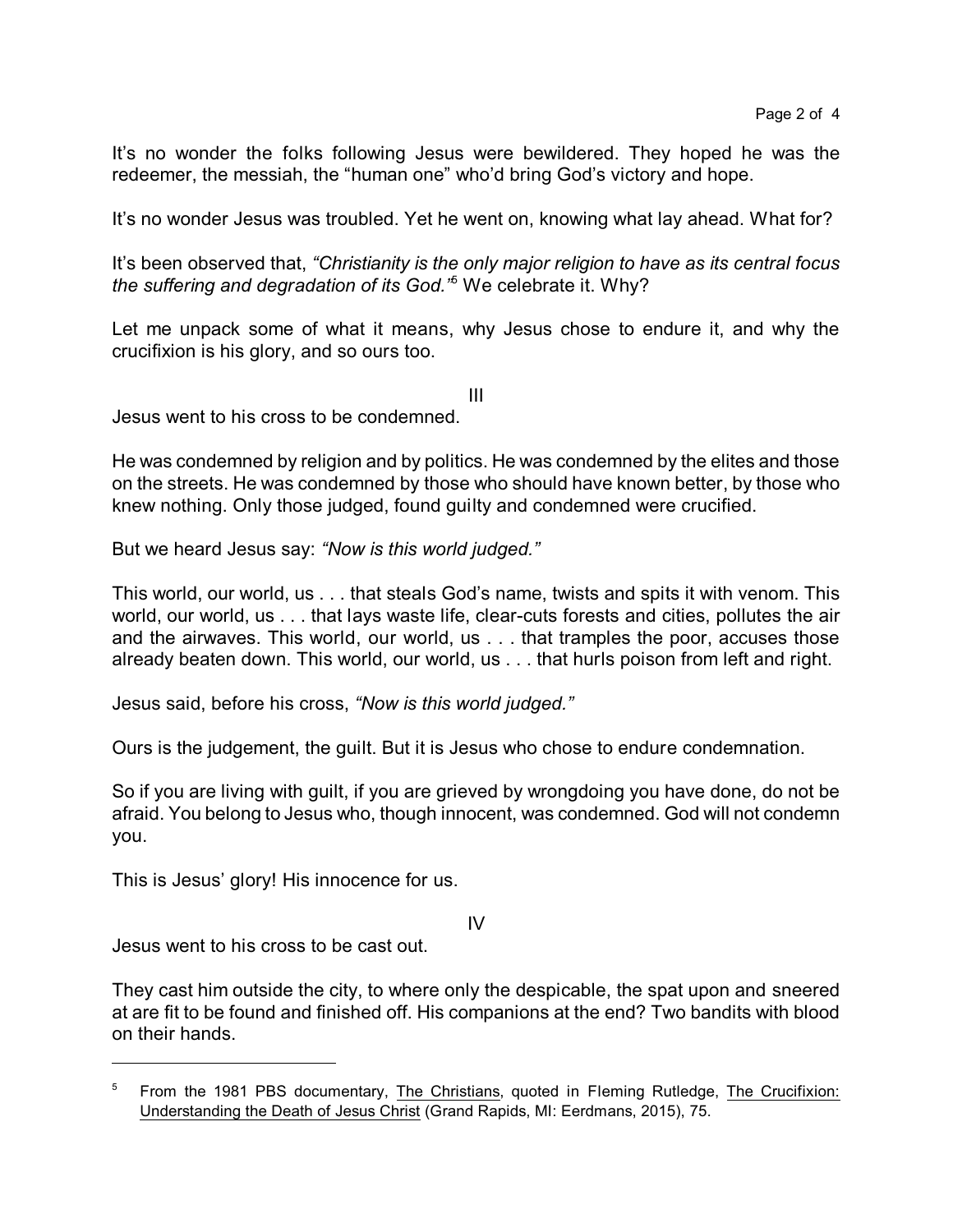But we heard Jesus say: *"Now the ruler of this world is cast out."*

This world, our world, us . . . held enthralled and enslaved by . . . what can we call it? Evil, devil, accuser, deceiver, satanic? What do we make of it? I wish it was just a superstition of simpler times. If only. We do seem seized — us together, and divided — by something that's more than us, that stalks, beguiles, seduces, tricks, tempts, and turns us on each other, ourselves and God. Even those who think they rule are ruled.

It's interesting: the other accounts of Jesus — Matthew's, Mark's and Luke's — relate many times when Jesus cast out the demonic. But in this Gospel of John we are reading from, there are no exorcisms. Except this one, Jesus' crucifixion. Is it the only one needed?<sup>6</sup>

Jesus said, before his cross, *"Now the ruler of this world is cast out."*

It held us captive, enslaved, chained, possessed. But it is Jesus who chose to be cast out

So if you are facing evil, don't be afraid. You belong to Jesus. The so-called ruler of this world, Jesus has already dethroned. Sure, it can still assail us. But it cannot rule over us, anymore.<sup>7</sup>

This is Jesus' glory! His casting out for us.

V

Jesus went to his cross to be rejected.

I've described how crucifixion was designed to repel people away from the person crucified. Any sympathizers they had, any movement they led, any hope they'd offered, crucifixion shattered.

But we heard Jesus say: *"When I am lifted up from the earth, I will draw all people to myself."*

His disciples would betray and deny him. Most would flee. The handful who would stay

<sup>6</sup> Frederick Dale Bruner, The Gospel of John, A Commentary (Grand Rapids: Eerdmans, 2012), 718.

Augustine pondered the continued power of evil. "But then, says some one, since the devil is thus cast out of the hearts of believers, does he now tempt none of the faithful? Nay, verily, he does not cease to tempt. But it is one thing to reign within, another to assail without. . . . And what else do we ask, when we say, 'Lead us not into temptation,' but that he who thus lies in wait for us, or assails us from without, may fail on every side to effect an entrance [within], and be unable to overcome us either by fraud or force?" Quoted in Bruner, 727.